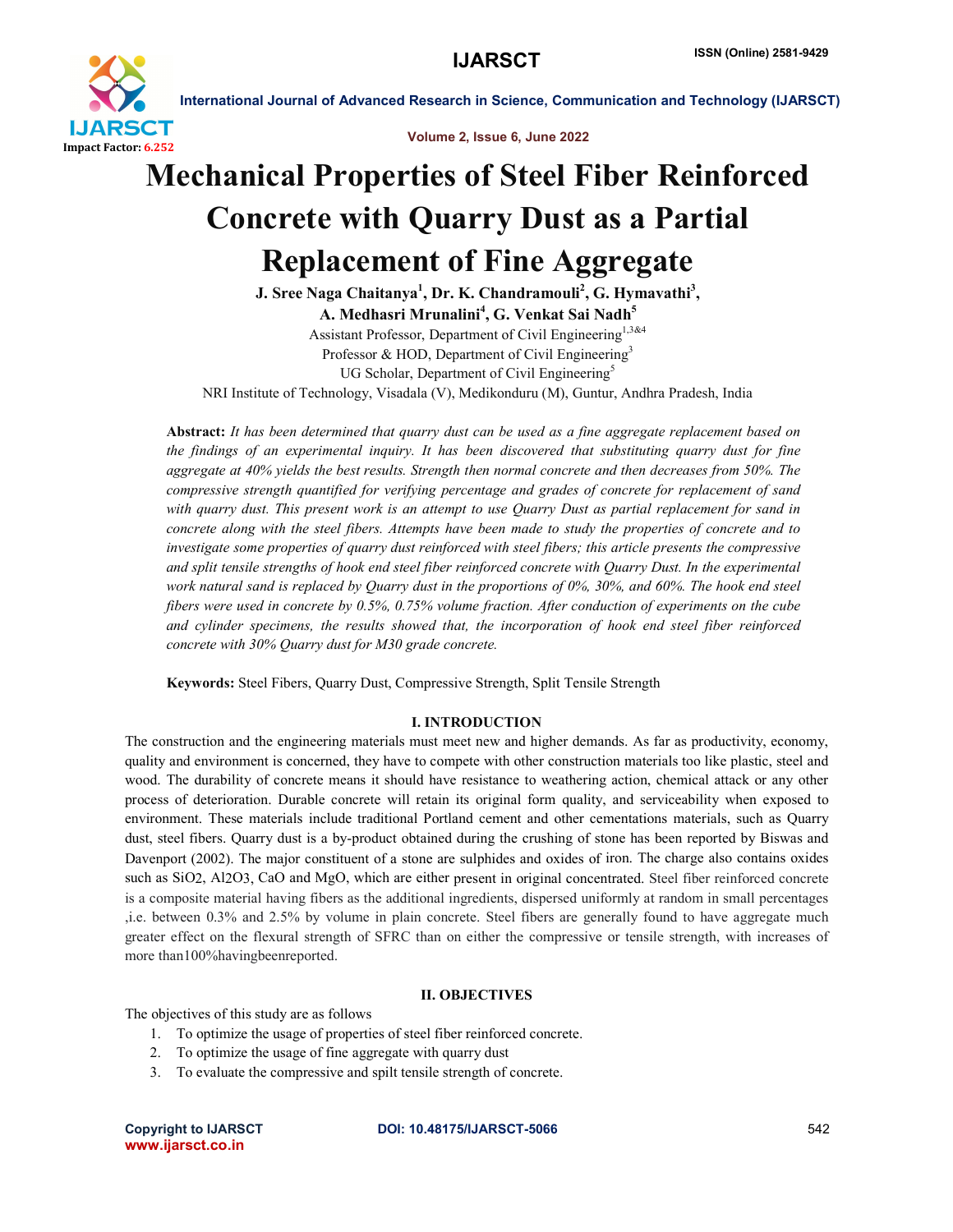

## Volume 2, Issue 6, June 2022

#### III. MATERIALS

The properties of cement are presented in Table 1.

Table 1: Physical properties of cement

| S. No. Property  | Cement (53 grade) |
|------------------|-------------------|
| Specific gravity | 3.142             |
| Fineness         | 9.75%             |

#### 3.1 Quarry Dust

Quarry dust is a byproduct of the crushing process which is a concentrated material to use as aggregates for concreting purpose, especially as fine aggregate. In quarrying activities, the rock has been crushed into various sizes; during the process the dust generated is called quarry dust. Quarry dust is gray in color and granular in nature and has a Similar Particle size range likes and. The specific gravity of Indian quarry dust lies between 2.6 to 2.8 kg/m which is almost similar to the bulk density of conventional fine aggregate. Tests to determine specific gravity for quarry dust and sand were carried out in accordance with ASTM C128. The results presented in table shows that quarry dust has a Specific gravity of 2.75 which is higher than that of sand  $(2.6)$  & density when used as sand substitution table shows sieve analysis for various proportions of sand by quarry dust. This suggests that quarry dust would demand less water than that required by sand in the concrete mix.

#### 3.2 Steel Fibre Reinforced Concrete

Steel fiber for reinforcing concrete is defined as short, discrete lengths of steel fibers with an aspect ratio (ratio of length to diameter) from about 20 to 100, with different cross-sections, and that are sufficiently small to be randomly dispersed in an unhardened concrete mixture using the usual mixing products. Steel fibres are generally found to have aggregate much greater effect on the flexural strength of SFRC than on either the compressive or tensile strength, with increases of more than 100% having been reported. The best amount of steel fibers is with volume fraction from  $(0.4\%$ to0.6%), enhances properties of concrete in compressive strength, splitting tensile, flexural strength, abrasion and absorption.9.Adding steel fibers increases maximum load and maximum deflection as well as increases the toughness.

### IV. EXPERIMENTAL INVESTIGATIONS

#### 4.1 Compressive Strength Results

The compressive strength conducted in compression testing machine for the cast and cured specimens and the results are furnished in table 2 .

Table 2: Compressive strength of steel fibre reinforced concrete with quarry dust as partial replacement of fine

aggregate in concrete.

| Sl. No         | <b>Quarry dust</b> | 28 days $N/mm^2$ |          | 56 days $N/mm^2$ |                        | 90 days $N/mm^2$ |           |
|----------------|--------------------|------------------|----------|------------------|------------------------|------------------|-----------|
|                |                    | For              | For Stee | For              | For                    | For Steel        | For Steel |
|                |                    | Steel $0.5\%$    | 10.75%   |                  | Steel 0.5% Steel 0.75% | $0.5\%$          | 0.75%     |
|                | NC.                | 49.07            | 49.07    | 53.46            | 53.46                  | 57.20            | 57.20     |
| $\mathfrak{D}$ | $0\%$              | 50.04            | 50.13    | 54.53            | 54.88                  | 58.49            | 58.85     |
| 3              | 20%                | 50.70            | 51.25    | 55.10            | 55.84                  | 59.18            | 59.68     |
| 4              | 40%                | 52.94            | 53.11    | 57.87            | 58.34                  | 62.31            | 62.67     |
|                | 60%                | 50.82            | 50.92    | 55.21            | 55.33                  | 59.17            | 59.49     |

#### 4.2 Split Tensile Strength Results

The split tensile strength conducted in compression testing machine for the cast and cured specimens and the results are furnished in table 3.